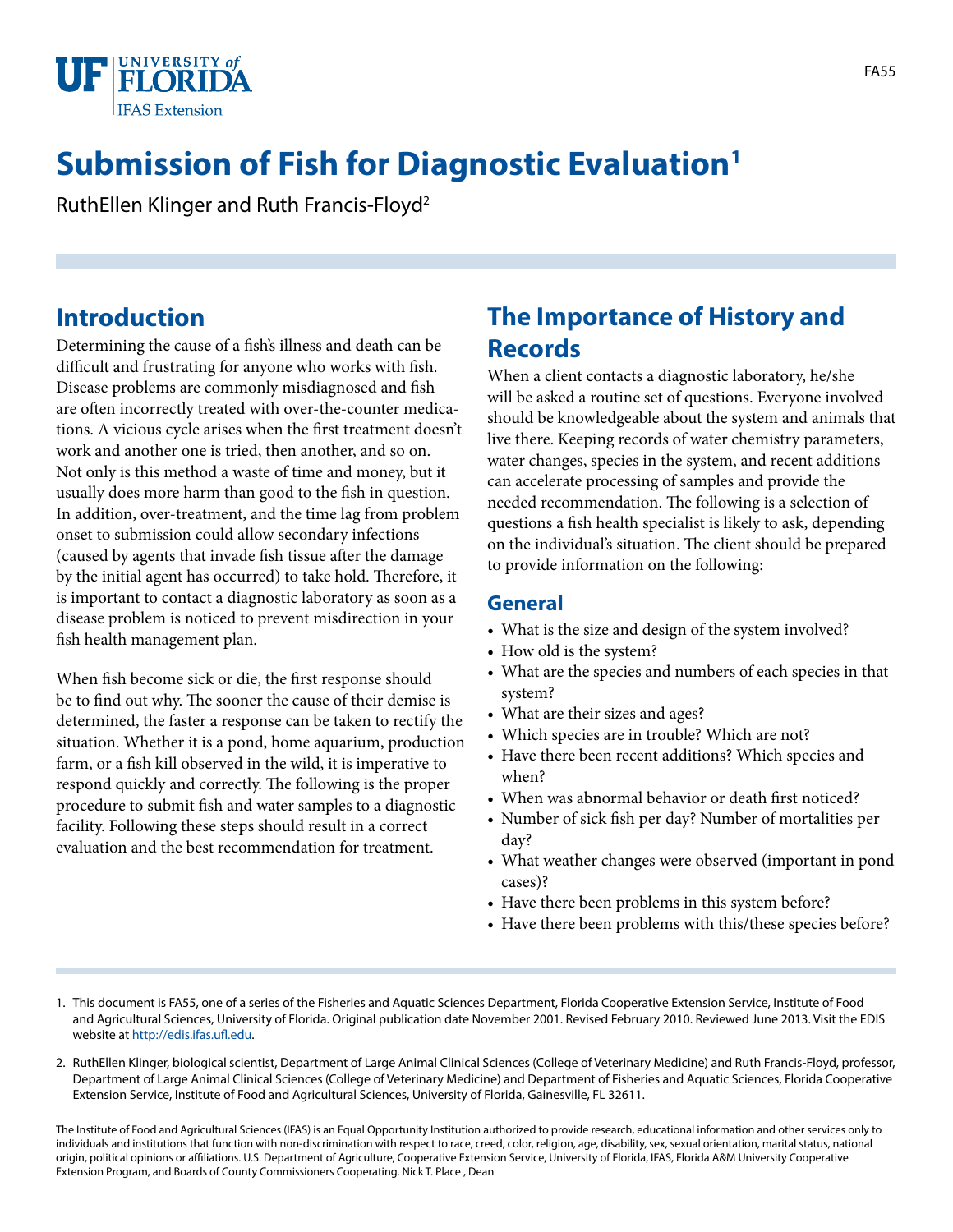#### **Behavioral Changes:**

- What are the fish doing (e.g., are they flashing, is their breathing rate increased, are they lethargic)?
- What are the positions of the fish in the water column (at surface, vertical, lying on the bottom, near the aerator or pond edge)?
- Are the fish eating? If not, when did they stop?

#### **Physical Changes:**

- What is the fish's body condition (e.g., thin, bloated)?
- Are one or both eyes normal, sunken in, or popped out?
- Are the fins clamped down, frayed, or bloody?
- Are the gills discolored, bloody, or frayed?
- Are there lesions or growths on the fish?
- What else looks abnormal on the fish?

#### **Routine Procedures:**

- What type and size of feed is fed?
- How much and how often is fed per day?
- Has there been any change in feeding or system maintenance recently?
- When was the last water change? How much was changed?

#### **Previous Treatments:**

- When was the last treatment?
- What was the treatment(s) and dosage(s)?

### **Submission of a Water Sample**

Fish spend their entire life in water, which means when a fish gets sick, that environment must be tested. **No matter how clean you think your water is, no matter what your water source is, and even if your system is flow-through, you must have recent records of your water quality parameters (e.g. temperature, pH, ammonia, nitrite, dissolved oxygen) and submit a water sample for analysis.** A good diagnostic laboratory will first test the water for any deviation in quality.

When submitting a water sample for analysis, a few simple yet important procedures must be followed. First, water should be sampled as soon as the fish begin to act abnormally and **before** water changes are initiated. A clean container (approximately one quart), thoroughly rinsed of any foreign matter or soap residue, should be used. If the system in question is a pond, it is important to submerge the container under the water and place the cap on the container beneath the surface. This removes any air bubbles, which could interfere with the dissolved oxygen measurement. (Ideally, dissolved oxygen and temperature should be measured at the pond, and if the pond is large, at multiple depths and locations.) If there are multiple systems involved, samples from each will be needed. In cage culture, water should be sampled inside the cage as well as outside the cage.

The water sample should be separate from the fish sample. The water that the fish are brought in will not correctly reflect what is occurring in your system. The chemistry of the water, which includes pH and ammonia, will change remarkably during transport. For example, while the fish is being transported to the diagnostic laboratory, its metabolic activities (i.e., respiration, excretion) will cause the pH to decrease and the ammonia to increase in the shipping water.

It is important to label all samples with pertinent information, such as client's name, sample location, depth, and the time of collection. Keep the water sample in cold storage once collected. When shipping water, place the sample on ice or ice packs. A Styrofoam® cooler in a cardboard shipping carton works well for shipping overnight to a diagnostic facility.

### **Submission of a Fish Sample**

The best fish samples for diagnostic evaluation are the fish that are near death (moribund) or showing signs of distress. Dead fish are rarely acceptable for diagnostic tests. However, if the fish are in good condition, that is, their eyes are clear and the gills are red, they may have some value. If they are obviously decomposed or malodorous, do not submit them. It is also important to submit a representative number of each species involved. Usually three to five fish will be sufficient. This ensures an accurate diagnosis of the population as a whole.

If the fish are alive and appear to be able to make the trip to the laboratory, place them into well-aerated water in a heavy ply plastic bag (fish shipping bag or commercial freezer bag), and a Styrofoam® cooler to regulate temperature. This can then be placed in a cardboard shipping carton and shipped overnight. If the fish are dead or will not make the transport, the fish should be kept moist with wet paper towels in a heavy ply plastic bag. Keep the sample cold packed with ice in a Styrofoam® cooler and shipping carton. It is important not to freeze the sample, especially if tissues are to be submitted for histopathology (examination of tissues for disease processes at the microscopic level).

There are commercial overnight carriers that will take live and dead fish, if they are properly packed as mentioned above. Also, most diagnostic facilities require prior notification that a sample is being shipped to their laboratory. This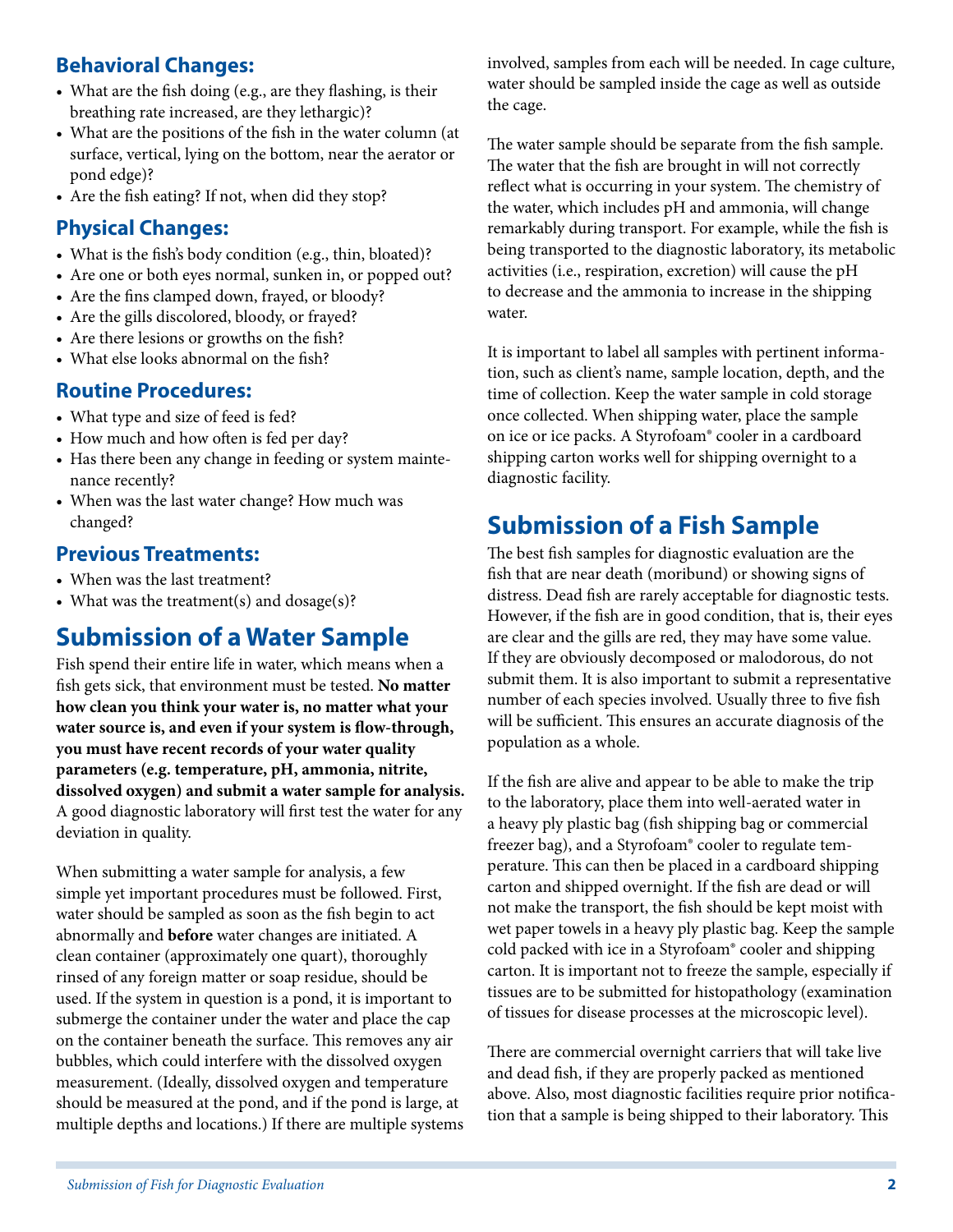ensures a contact person will be there to receive the shipment and be able to start work on it in an expedient manner. Listed in the appendix are a number of laboratories in Florida that are qualified to diagnose fish diseases. Contact the one closest to you for further information.

Samples that are hand delivered to a laboratory should also be properly transported. Notify the laboratory you are coming with the sample. Keep live fish in a bucket with a battery-operated aerator or a plastic bag with welloxygenated water, and moribund/dead fish wrapped in wet paper towels in a plastic bag on ice in a cooler.

### **The Diagnostic Laboratory**

Once the case history is recorded, a general evaluation by the diagnostic laboratory is initiated. First, the diagnostician will test water chemistry parameters, such as total and unionized ammonia, nitrite, pH, total hardness, total alkalinity, and chloride. (Water chemistry measurements for marine systems include ammonia, nitrite, nitrate, salinity or specific gravity, and pH). Measurements of chlorine, dissolved oxygen, hydrogen sulfide, iron, and copper are sometimes warranted.

Fish are measured and weighed and abnormal changes to the external body surface (see physical changes above) are recorded. A complete fish necropsy will include biopsies of external tissues (skin, gill, and fin). These tissues are examined under the microscope, primarily looking for parasites, although some bacteria (i.e. *Flexibacter columnaris* or *Flavobacterium columnare*), fungus, and effects of water quality and nutrition can sometimes be assessed. The fish are opened to expose the internal organs and examined for lesions and growths. The kidney is sampled for bacterial culture (the brain, liver, spleen, swimbladder, and other organs may also be cultured, as deemed necessary). Tissues may be taken for histological processing and virology (see Table 1 below). Squash preparations of internal organs are examined under the microscope, primarily for observation of parasite infestation. Bacterial and fungal agents and nutritional imbalances can often be suspected microscopically but must be confirmed by other methods.

In general, the laboratory can make an initial diagnosis of water quality and parasitic infection within 24 hours of receipt of a sample. Most cases can be adequately assessed at that time and treatment can be recommended. However, in some cases, more time will be needed to determine the causative agents. Growth of bacteria on specialized media usually requires 24 to 48 hours, and sensitivity testing to determine the proper antibiotic to use takes an additional

24 hours. If tissues must be submitted for histology or virology, one to two weeks turn around time is common.

# **The Value of the Sample: What Can It Tell Us?**

Fish diseases are often caused by a combination of factors, such as water quality, nutrition, and/or infection by pathogens (bacteria, parasites, or viruses). Therefore, starting any treatments before accurately diagnosing the problem will make it more difficult to pinpoint the primary cause. Furthermore, the fish's immune system becomes compromised, leading to secondary infections and masking the original problem. By knowing the history and keeping good records of your system, you may be able to eliminate common problems that are the underlying cause or that allow infection by secondary disease agents.

One way to aid the fish health specialist in determining a cause of death is to map a mortality curve (Figure 1). A mortality curve is a graph that indicates how many fish died at different points in time, from the beginning of the disease outbreak until the present time, or the end of the outbreak. If fish demonstrate abnormal behavior or the majority of fish in your system die within 24 hours, it follows a "Type I mortality curve." Agents that create this **peracute** reaction are environmental, namely a change in water quality. For example, low dissolved oxygen in ponds can result in peracute mortality (see IFAS fact sheet FA-27). Toxins such as chemicals and drug over-treatment can also cause a peracute response. A "Type II mortality curve" occurs when fish appear debilitated over a few days to a week, with progressively higher mortalities. Causes of this **acute** mortality are generally due to infectious agents, such as bacteria or viruses. Fish that act lethargic, decrease feeding, or die over a period of a week to a few weeks undergo a



Figure 1. By graphing the percent mortality (number of dead fish/ total number of fish in the population) over time, one can determine if affected fish are suffering from a peracute, acute, or chronic type pathogen.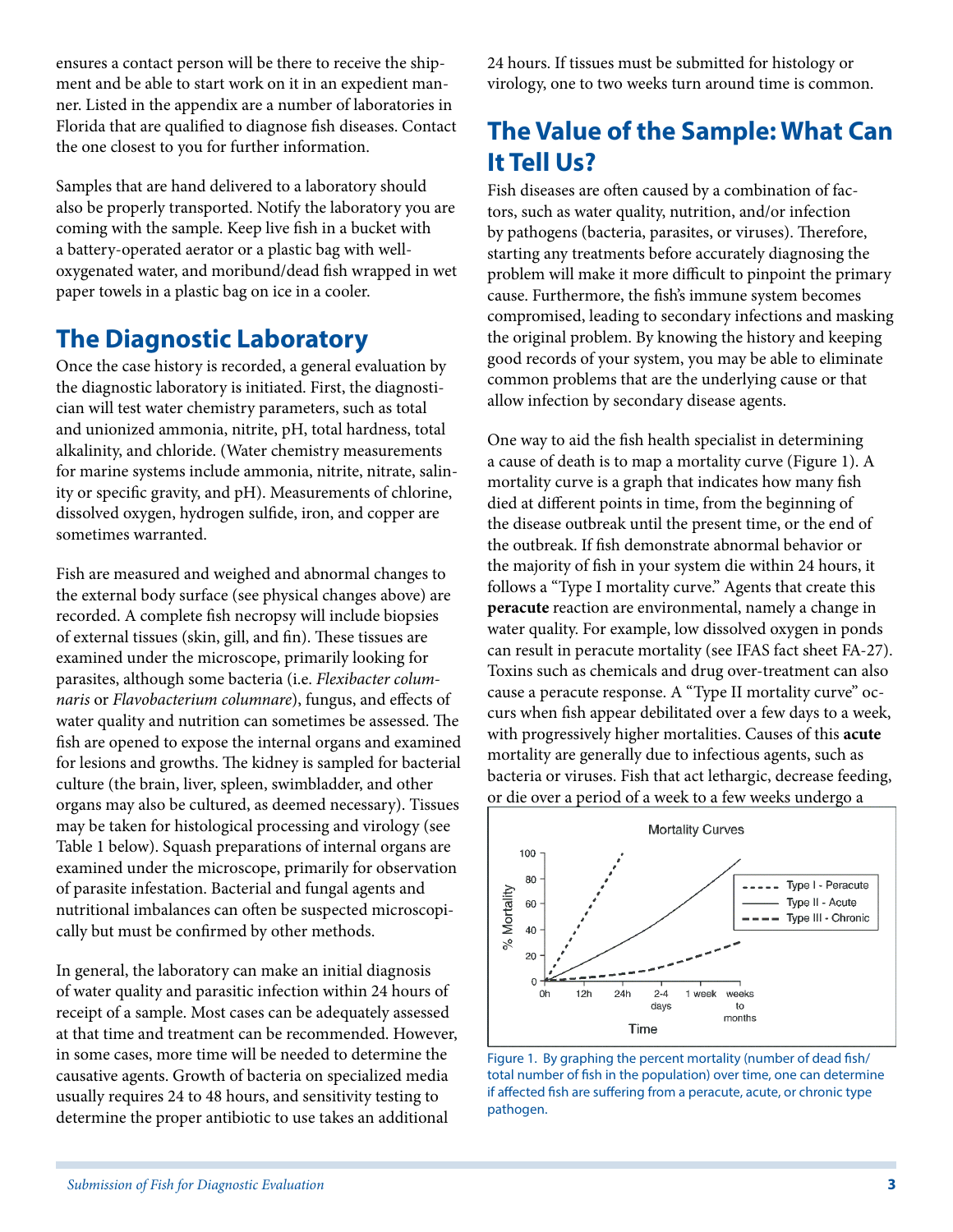**chronic** reaction. A number of factors, including parasites, bacteria, viruses, toxins (e.g. heavy metals) or poor nutrition can cause this "Type III mortality curve."

Because a wide variety of agents can create a range of symptoms in fish, the sooner you submit water and fish to the laboratory, the more accurate the diagnosis will be. Proper treatment can be initiated more rapidly and losses can be minimized greatly. Additionally, how that sample is handled from the onset will determine how complete and accurate the diagnosis will be. This is called **diagnostic usefulness** (Table 1). As mentioned above, live specimens are the best when identifying pathogens (i.e., parasites, bacteria, fungus, and viruses). Live fish placed on ice immediately and examined less than 24 hours later are useful specimens as well. However, in general, fish that have been dead for greater than six hours are useless for most external parasites, bacterial isolation or histology. Parasites fall off and bacteria involved in decomposition overgrow tissue as soon as the fish dies. Fish that have been frozen immediately generally lose any external parasites and histology of tissues is impossible. However, frozen specimens are useful in determining bacterial or viral pathogens. Fish fixed in 10% buffered formalin are best utilized for histological evaluations, however, tissue sections must be appropriately sized to fix properly.

### **Summary**

When a fish becomes sick or dies, it is important to respond correctly to determine why the fish's health is compromised. Know your system by keeping good records of water chemistry parameters, water changes, and recent changes or additions of fish. This will help when speaking with a fish health professional and will facilitate the process of making an accurate diagnosis. Separate water and representative fish samples are usually required by the diagnostic facility. How the samples are collected and shipped will determine their usefulness in the examination and consequently the accuracy and effectiveness of the final assessment and recommendation.

#### **References**

Noga, E.J. 1996. Fish Disease. Diagnosis and Treatment. Mosby-Yearbook, Inc., St. Louis, MO.

## **Appendix**

There are fees associated with any diagnostic procedure performed by state agencies or by private consultants. Typically, state agencies are open Monday through Friday from 8:00 am to 5:00 pm. Some private consultants may have

after-hours services at an additional cost. All laboratories must be notified prior to sample submission.

#### **Assistance from State Agencies:**

Department of Fisheries and Aquatic Sciences 7922 NW 71st Street Gainesville, FL 32653 (352) 392-9617, ext. 230 pettyd@mail.vetmed.ufl.edu hollowayj@mail.vetmed.ufl.edu

Tropical Aquaculture Laboratory 1408 24th Street SE Ruskin, FL 33570 (813) 671-5230 rpy@ifas.ufl.edu dbpouder@ifas.ufl.edu

Zoological Medicine Service College of Veterinary Medicine P.O. Box 100125 Gainesville FL 32610-0136 (352) 392-4700 pettyd@mail.vetmed.ufl.edu

(Note: DACS facilities require referral by a licensed veterinarian) Kissimmee Diagnostic Laboratory 2700 N. Bermuda Avenue Kissimmee, FL 34741 (407) 846-5200

Live Oak Diagnostic Laboratory P.O. Drawer O Live Oak, FL 32060 (904) 362-1216